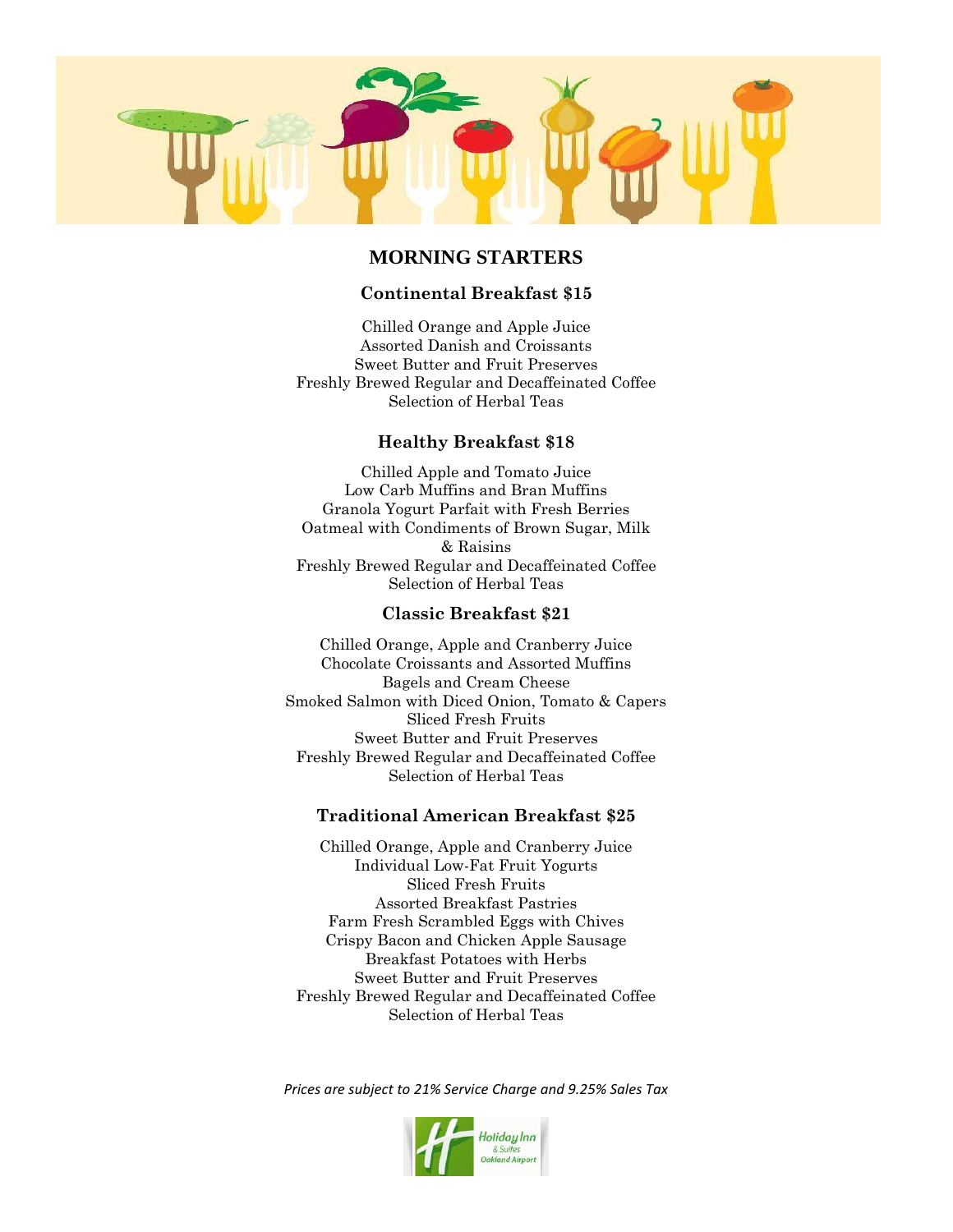

## **BREAKFAST ENHANCEMENTS:**

~Cheddar Scrambled Egg and Bacon \$6.00 Per Person

~Warm Healthy Oatmeal \$6.00 Per Person With Brown Sugar and Raisins

-Breakfast Sandwich \$6.00 each Flaky Croissant filled with Fluffy Scrambled Eggs, Diced Onion, Peppers, Ham and Cheese

~Veggie Frittata \$6.00 Per Person Egg White, Tomato, Spinach, Mushroom Slices and Cheddar

~Small Breakfast Burrito \$5.00 each Warm Tortilla filled with Scrambled Egg, Spanish Chorizo, Avocado, Queso Fresco and Salsa

## **PLATED BREAKFASTS**

 $\sim$  $\sim$  $\sim$  $\sim$  $\sim$ 

(Minimum 20 persons)

#### **All American \$19**

Chilled Orange or Apple Juice Basket of Assorted Breakfast Pastries on Table Scrambled Eggs with Chives Choice of Bacon or Sausage Links Breakfast Potatoes Berries Garnish Freshly Brewed Regular/Decaffeinated Coffee Selection of Herbal Teas

#### **Classic Egg Benedict \$19**

Chilled Apple or Orange Juice Two Poached Eggs with Smoked Ham on an English Muffin and Hollandaise Sauce, Breakfast Potatoes and Fresh Fruit garnish Freshly Brewed Regular/Decaffeinated Selection of Herbal Teas

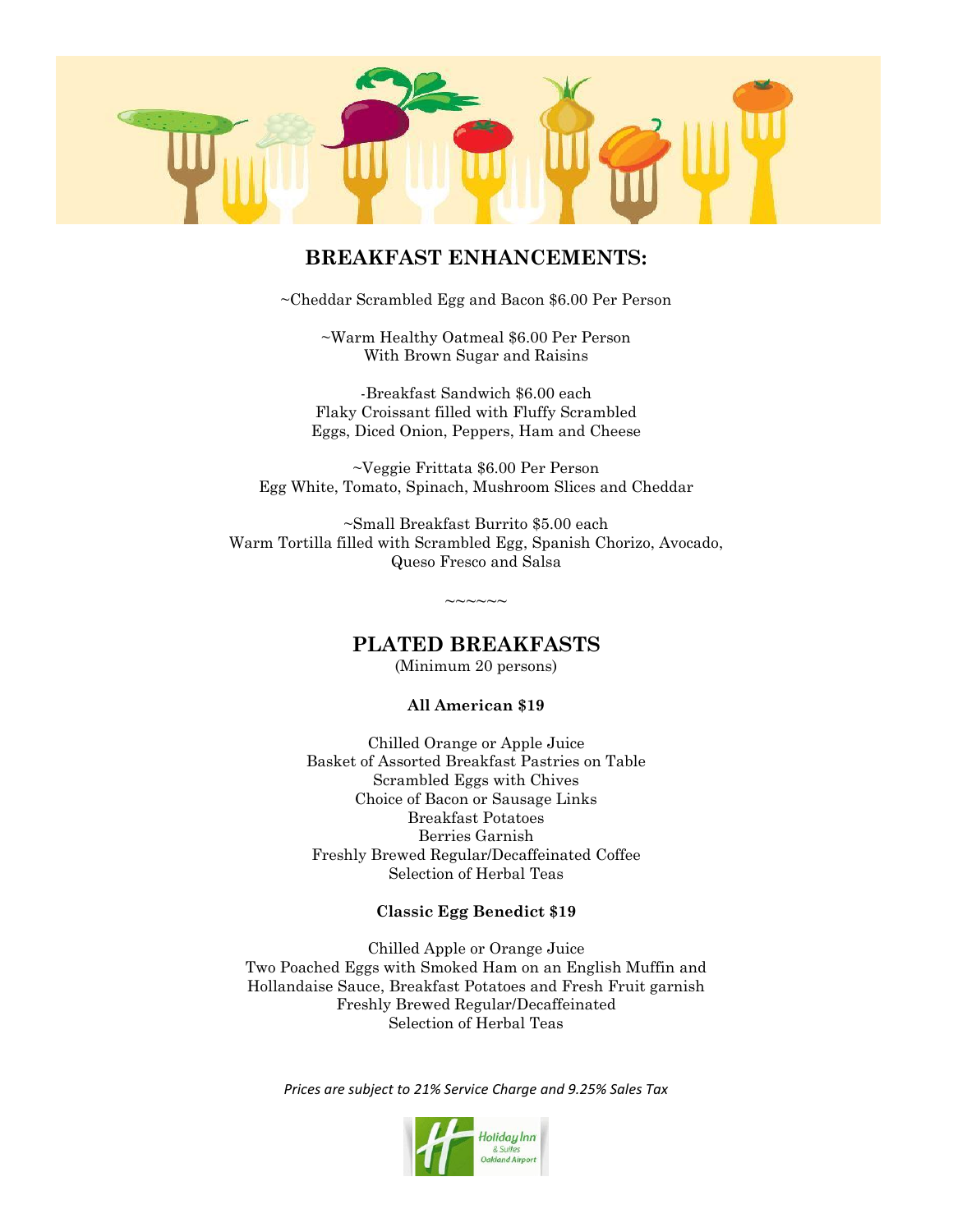

# **ALA CARTE ITEMS**

| Assorted Danish & Breakfast Pastries                                                 | \$35.00 Per Dozen  |
|--------------------------------------------------------------------------------------|--------------------|
| Assorted Bagels with Cream Cheese                                                    | \$35.00 Per Dozen  |
| Coffee Cake (10 Slices)                                                              | \$35.00 Each       |
| Banana or Zucchini Bread (10 Slices)                                                 | \$35.00 Each       |
| Hard Boiled Eggs                                                                     | \$2.00 Each        |
|                                                                                      |                    |
| Steel Cut Oatmeal with Condiments                                                    | \$6.00 Per Person  |
| Individual Low Fat Yogurt                                                            | \$3.00 Each        |
| Granola Yogurt Parfait with Berries                                                  | \$5.00 Each        |
| Assorted Individual Cereal with Milk                                                 | \$5.00 Each        |
| <b>Sliced Fresh Fruits</b>                                                           | \$7.25 Per Person  |
|                                                                                      |                    |
| Assorted Baked Bars (Lemon, Chocolate,<br>Pecan) OR, Fudge Brownie OR, Asst. Cookies | \$35.00 Per Dozen  |
| <b>Whole Fruits</b>                                                                  | \$3.00 Each        |
| Assorted Tea Sandwiches (Bite-Size)                                                  | \$38.00 Per Dozen  |
| *Minimum Two Dozens Per Order                                                        |                    |
|                                                                                      |                    |
| Assorted Granola Bars (Min 1 Dozen)                                                  | \$3.00 Each        |
| Potato or Kettle Chips (Min. 1 Dozen)                                                | \$3.00 Per Bag     |
| Pretzels (Min. 1 Dozen)                                                              | \$3.00 Per Bag     |
| Spicy Trail Mix                                                                      | \$4.00 Per Person  |
| Hot Buttered Popcorn                                                                 | \$4.00 Per Person  |
|                                                                                      |                    |
| Coffee (Regular or Decaffeinated)                                                    | \$56.00 Per Gallon |
| Herbal Teas (Assortment)                                                             | \$49.00 Per Gallon |
|                                                                                      |                    |
| Soft Drinks (Regular/Diet)                                                           | \$3.50 Each        |
| <b>Bottled Water</b>                                                                 | \$3.50 Each        |
| <b>Assorted Bottled Water/Fruit Juices</b>                                           | \$3.50 Each        |
| Mineral/Sparkling Water/Gatorade                                                     | \$4,00 Each        |
| Red Bull                                                                             | \$5.00 Each        |
| Orange, Grapefruit, Apple or Cranberry Juice \$27.00 Per Pitcher                     |                    |
| Fruit Punch or Lemonade                                                              | \$32.00 Per Gallon |
| Iced Tea                                                                             | \$32.00 Per Gallon |
| <b>Arnold Palmer Drink</b>                                                           | \$34.00 Per Gallon |
| Fruit Infused Water (With Slices of Orange,                                          |                    |
| Lemon or Strawberry)                                                                 | \$28.00 Per Gallon |

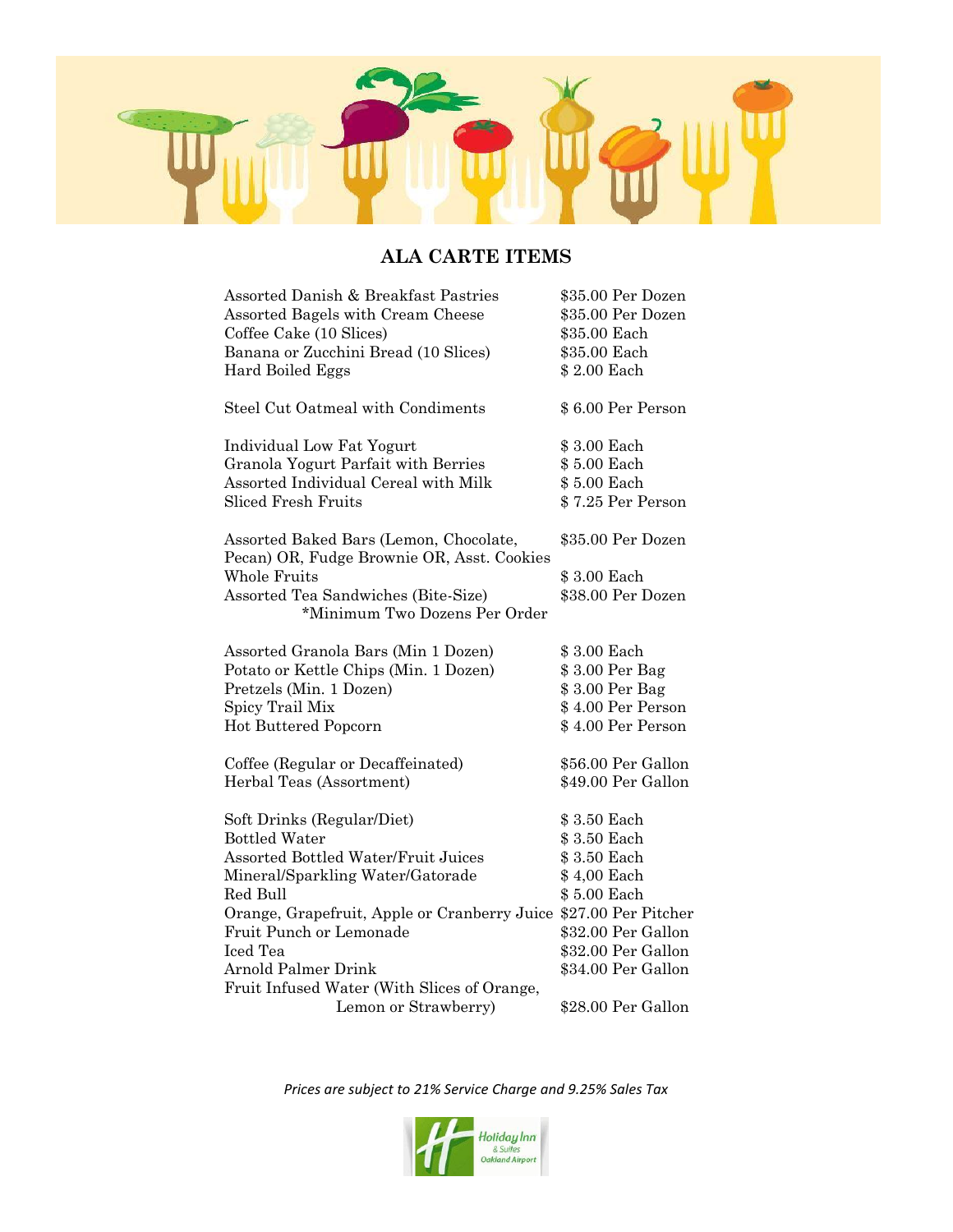

### **BREAK PACKAGES**: (Minimum 10 persons)

## **Snack Time \$12 Half Time** \$12

Fresh Popped Popcorn Cracker Jack

 Spicy Trail Mix Deluxe Mixed Nuts Assortment Candies Tortilla Chips & Salsa Dip Lemonade Fruit Punch

## **Sweet & Savory \$14 The Energizer \$14**

 Fudge Brownies Energy & Power Bars Assorted Cookies Seasonal Whole Fruits Low Fat Milk Warm Soft Pretzels & Sweet Mustard Dip Coffee & Hot Chocolate Assorted Power Drinks

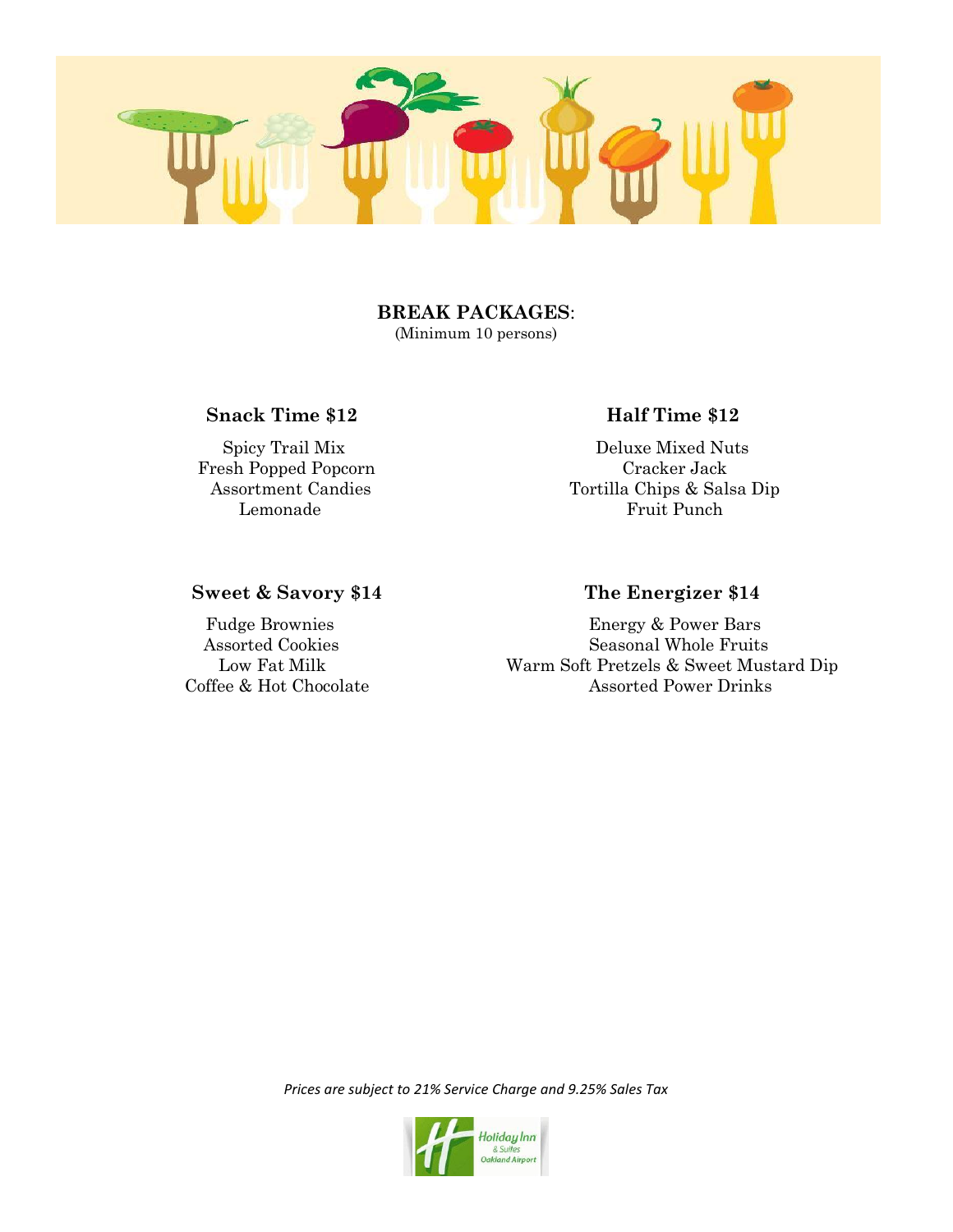

## **PLATED LUNCH \$28**

(Maximum 3 entrée choices for group size over 25 persons)

*Choice of One* Traditional Caesar Salad Assorted Mixed Greens Caprese Salad

Choice of Balsamic Vinaigrette / Ranch Dressing

*Choice of One* Grilled Breast of Chicken, Rosemary Garlic Jus, Light Salt and Pepper

Tri-Tip of Beef with caramelized onions Mushroom Slices

Grilled Vegetable Napoleon

Pasta Primavera with Spinach and Mushrooms Slices, Garlic Bread

> Seasonal Vegetables Roll and Butter  $\sim\sim\sim$

 $\sim\sim\sim\sim\sim$ 

*Choice of One* Wild Rice Pilaf Garlic Mashed Potato Creamy Risotto

*Choice of One* Chocolate Mousse Cake Strawberry Shortcake Carrot Cake

Freshly Brewed Coffee – Regular/Decaffeinated Selection of Herbal Teas

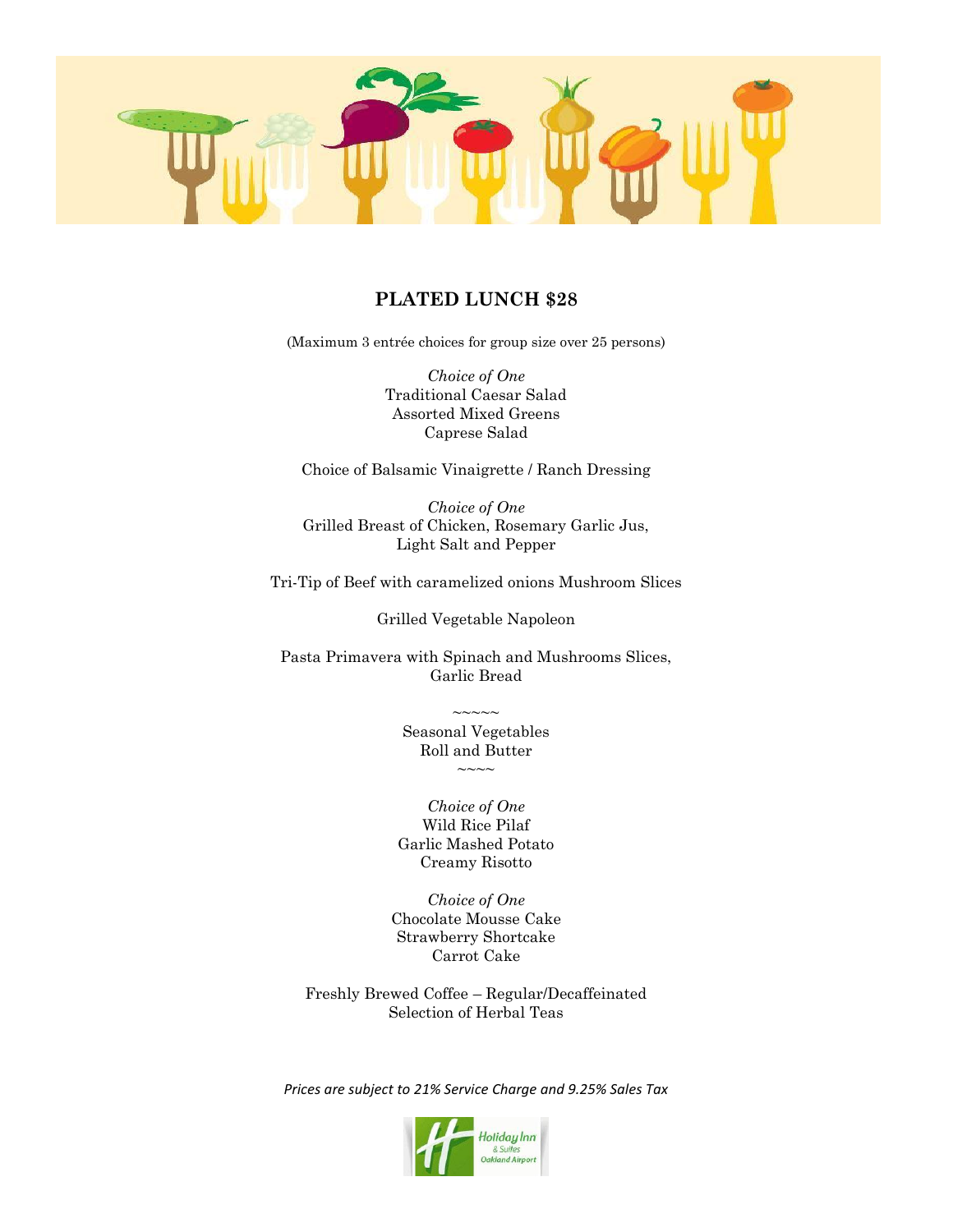

# **LUNCH BUFFET**

(Minimum 25 persons for buffet meals; price increase may apply if less than 25 persons)

## **Executive Deli \$31** (*Make Your Own Sandwich*)

California Mixed Greens, Balsamic Vinaigrette & Ranch Dressings Bowtie Pasta Salad with Olive Oil, Sundried Tomato & Crumbled Goat Cheese Sliced Fresh Fruit Tray Assorted Sliced Deli Meats: Smoked Turkey, Ham, Roast Beef & Pastrami An Array of Cheeses: Provolone, Jack and Cheddar Tomato, Red Onions, Lettuce and Pickles Variety of Breads and Condiments, Assorted Baked Bars Freshly Brewed Regular/Decaffeinated Coffee, Selections of Herbal Teas \**Vegetable Soup~ ADD: \$3.00 per person*

#### **Italian Buffet \$33**

Crisp Romaine, Garlic Croutons and Shaved Parmesan Cheese, Homemade Caesar Dressing

*Choice of Two*: Penne Pasta Alfredo Cheese Pizza Triangles Meat Lasagna Chicken Piccata with Butter Lemon Sauce and Capers

Seasonal Vegetables, Garlic Bread & Traditional Tiramisu

Freshly Brewed Regular/Decaffeinated Coffee, Selection of Herbal Teas

#### **Mexican Buffet \$35**

Orange, Jicama and Mango Salsa Mixed Green Salad with Cherry Tomato

> *Choice of Two* Chipotle Chicken Chicken Fajita Taco Bar with Carne Molida Beef Enchilada

Refried Beans and Spanish Rice Flour Tortilla and Crispy Tortilla Shells Diced Tomatoes, Onions, Lettuce and Cheese Black Olives and Jalapenos Sour Cream and Guacamole Churros and Flan

Freshly Brewed Regular/Decaffeinated Coffee, Selection of Herbal Teas

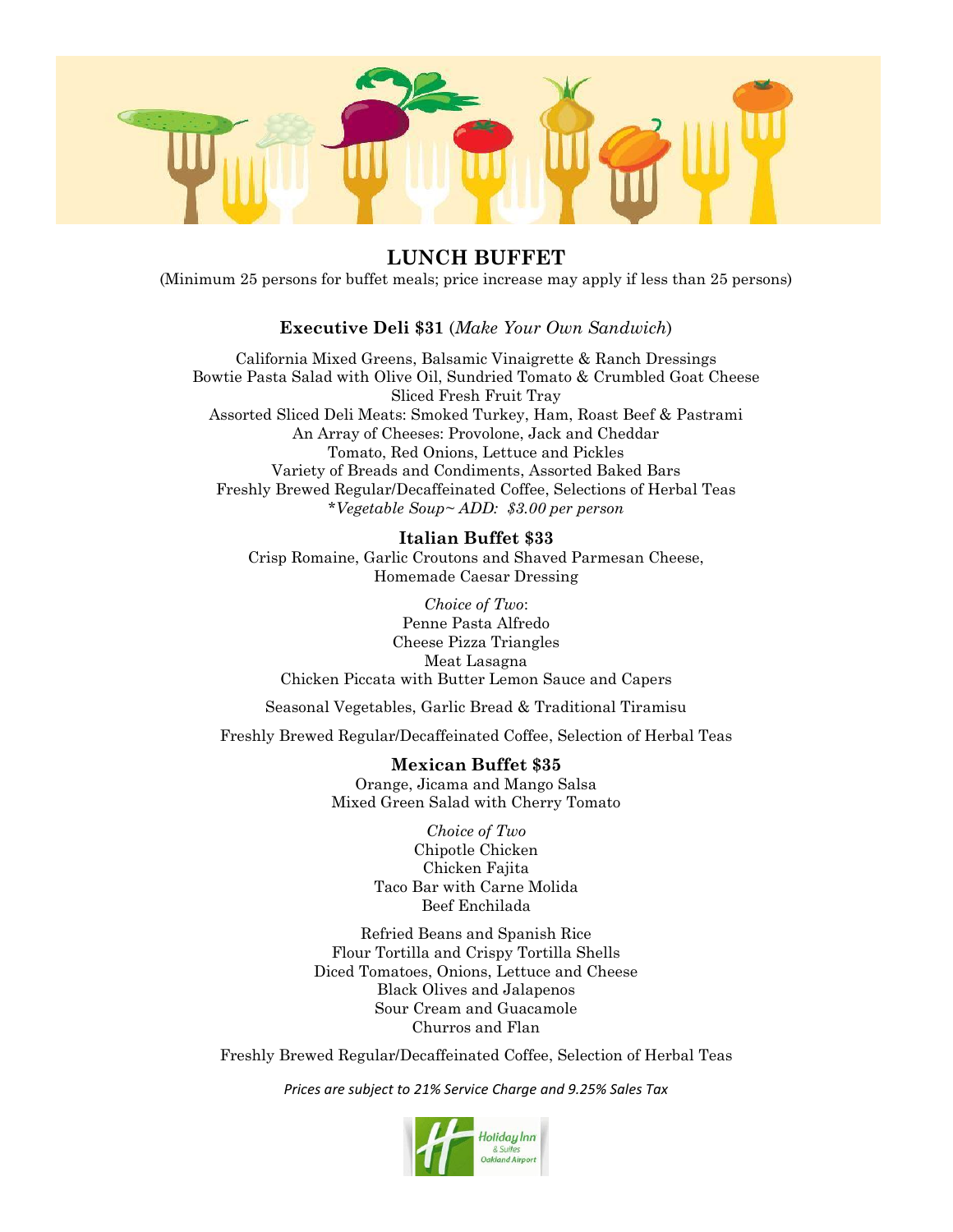

## **Holiday Inn Luncheon Buffet \$36**

(Minimum 25 persons for buffet meals; price increase may apply if less than 25 persons)

Spinach Salad with Strawberries, Candied Pecans, Mandarin Oranges and Crumbled Goat Cheese Italian Vinaigrette

Sea Shell Macaroni Salad (Vegetarian)

Grilled Chicken Breast with BBQ Glaze Grilled Salmon with Lemon Dill Sauce

Steamed Garden Vegetables with Fresh Herbs Wild Rice Pilaf

German Chocolate Cake and Mini Cheesecakes

Freshly Brewed Regular and Decaffeinated Coffee Selection of Herbal Teas

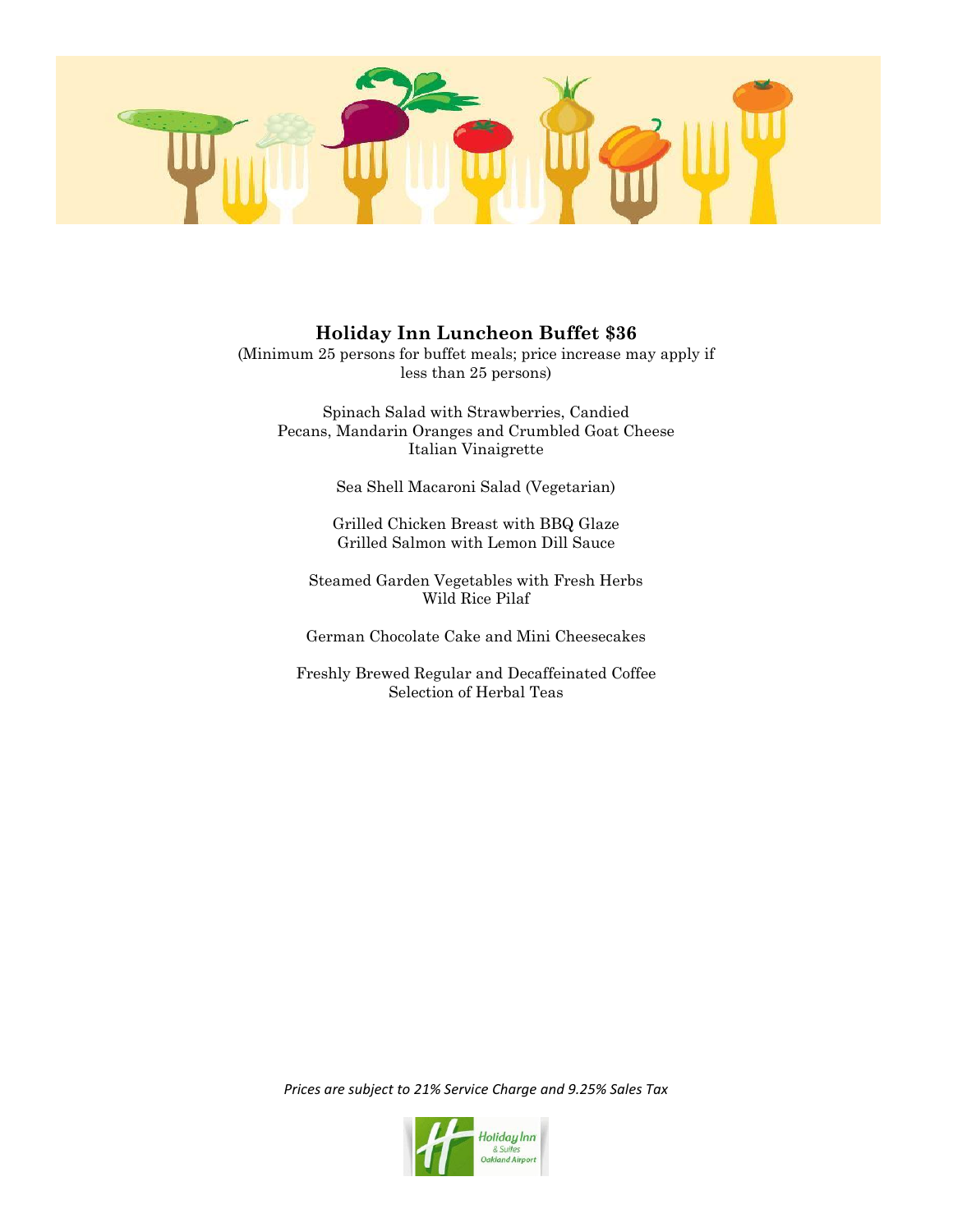

## **Boxed Lunches \$24**

*\*Maximum 2 different sandwich options (for group size 15-25 guests) \*Maximum 3 different sandwich options (for group size over 25)*

*\*Boxed Lunches include Seasonal Whole Fruit, Pasta Salad, Bag of Chips, Cookie OR Brownie, Condiments and Soft Drink*

\***SANDWICHES** (Croissant, White or 9 Grain Whole Wheat Bread):

~Roast Beef ~Ham & Cheese ~Turkey ~Vegetarian

**~~< >~~**

\***SALADS** include *Potato Salad, Cookie, Granola Bar, Seasonal Whole Fruit, Condiments and Soft Drink*

Chicken Caesar (Grilled Chicken, Garlic Croutons, Parmesan)

Cobb Salad (Hard Boiled Egg in halves; Tomatoes, Bacon Bits, Black Olives, Bleu Cheese crumbs, Dijon Vinaigrette)

Mexican Salad (Mix of Roasted Corn, Chopped Jicama, Red Bell Pepper and Cilantro, topped with Queso, Fresco and Chili Lime Dressing)

 $\sim <$   $>$ ~~

**Chicken Caesar Wrap** Classic Caesar Salad with Chicken in a Tomato-Chili Four Tortilla

> **Veggie Wrap** Roasted Peppers, Tomatoes, Cucumbers, Onions, Provolone and Avocado

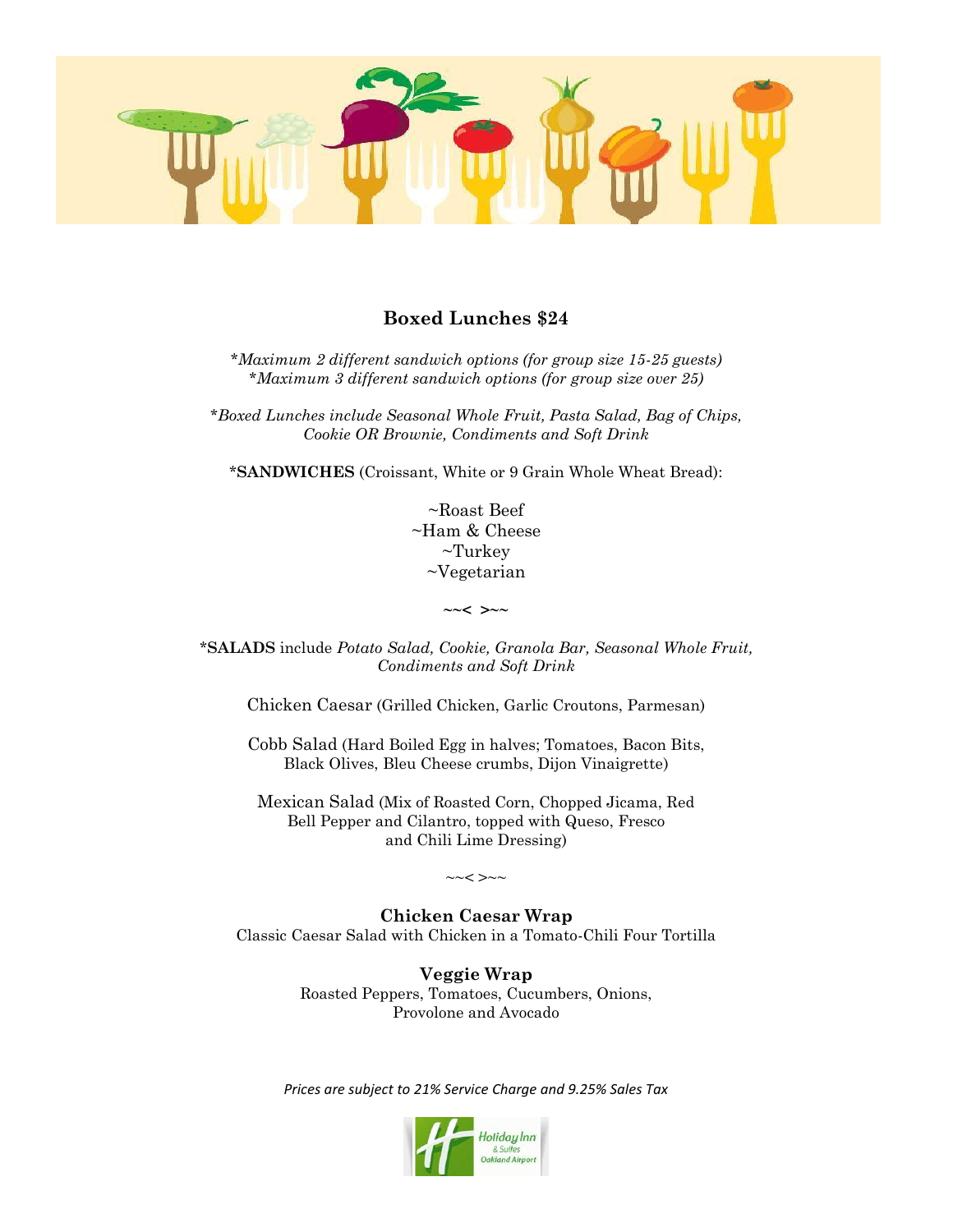

## **PLATED DINNER ~ 3-Course**

Choose One of Each: Salad/Entrée/Dessert; 3-Course dinner is based on one entrée selection for function. Should more than one entrée be required, dinner price charged per person will be based on higher price entrée.

#### **SALADS**

Strawberry Spinach Salad, *Thinly Sliced Red Onions, Toasted Pine Nuts, Crumbled Feta Cheese*

Garden Mixed Greens *tossed with Avocado, Grape Tomatoes, Shredded Carrots and Grated Parmesan*

Baby Iceberg *with halved Cherry Tomatoes, Mozzarella, Dry Cranberries and Olives*

\*Dressings on the side

#### ENTREES

#### **Indian Curry Chicken \$32** With Diced Tomato and Potato

Basmati Rice and Vegetarian Samosas

**Pan Seared Tilapia with Mango & Cilantro Salsa \$35** Seasonal Vegetables, Roasted Red Potatoes

**Grilled Chicken Breast Au Jus with Lemon & Thyme \$34** Sauteed Vegetables, Wild Rice Pilaf

**New York Steak with Red Wine Sauce \$38** Steamed Baby Carrots, Broccoli & Shallots, light Salt & Pepper

Scalloped Potatoes

**Roasted Ratatouille \$33** With Pouch of Angel Hair, shaved cheese, Roasted Pepper Coulis

#### DESSERTS

New York Cheese Cake with Raspberry Coulis Chocolate Truffle Cake with Whipped Cream Lemon Mousse Cake with Fresh Raspberries Tiramisu Key Lime Pie

*Plated meals include Fresh Rolls and Sweet Butter, Freshly Brewed Regular and Decaffeinated Coffee, Selection of Herbal Teas*

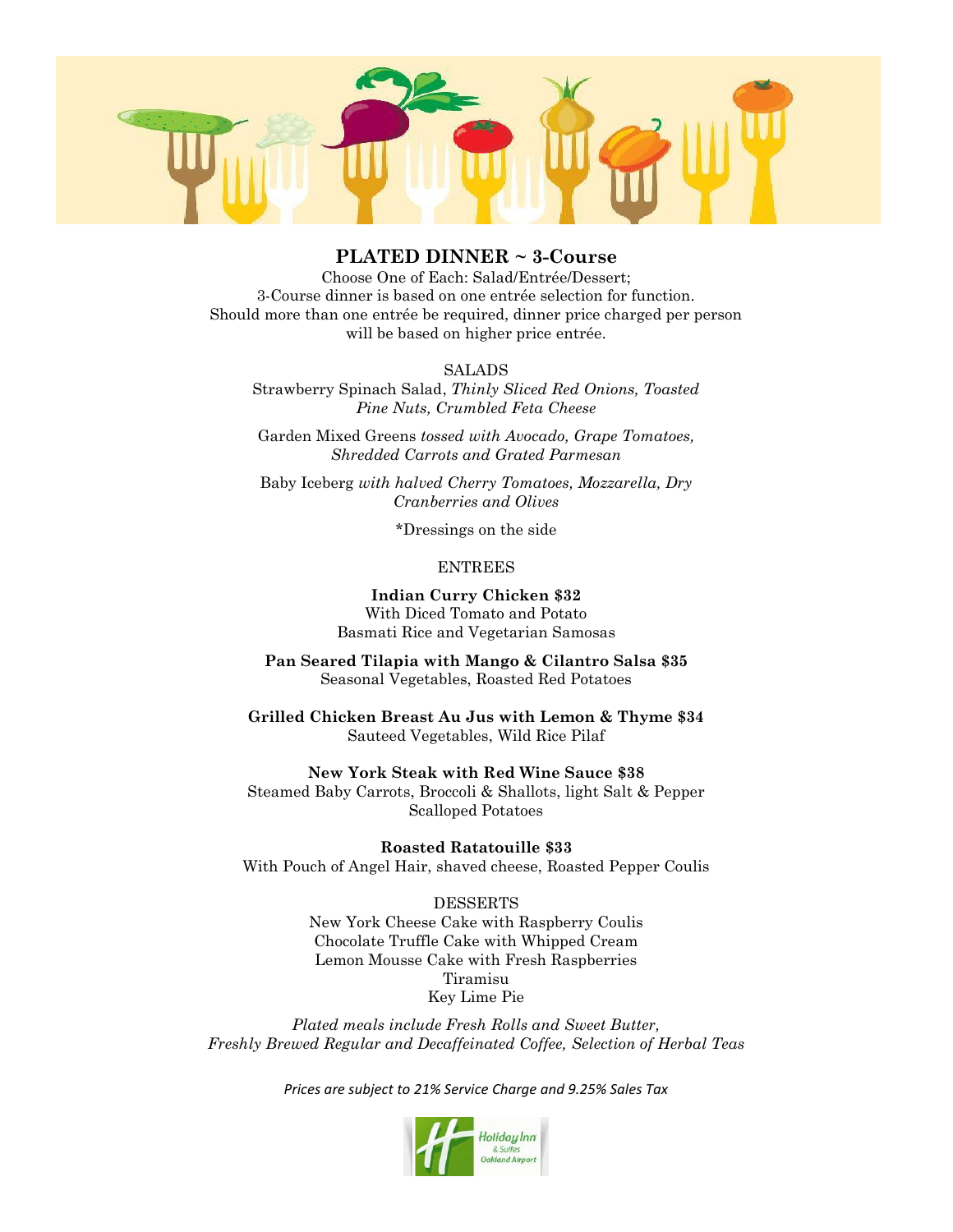

**DINNER BUFFET** (Minimum 25 persons required for buffet meals; price increase may apply if less than 25 persons)

## **Dinner Buffet ~ Build Your Own \$43**

*Choose Two* Romaine Lettuce with Caesar Dressing, Parmesan & Garlic Croutons Fresh Seasonal Fruit Salads California Field Greens, Dry Cherries, Bleu Cheese, Red Wine Vinaigrette Red Potato Salad Pesto Pasta Salad, Roasted Sweet Peppers, Fresh Herbs

> *Choose Two* Chicken Piccata, Lemon Butter, Capers & Minced Garlic Roast Honey-Glazed Breast of Chicken Mussels and Scampi Pasta with White Wine Sauce Sliced Turkey Breast with Gravy, Dry Cranberries Sliced Beef Sirloin with Mushroom Slices, brown sauce Baked Lemon Butter Tilapia Vegetarian Wellington Cheese Ravioli with Marinara Sauce

*Choose One* Baby Bok Choy with Garlic & Shallots Green Beans and Almond Slices Seasonal Greens: Cauliflower, Broccoli & Shredded Carrots Baby Carrots & Sweet Peas

*Choose One* Wild Rice Pilaf Fried Rice with Scrambled Egg, Green Peas, Carrots Scalloped Potato Parmesan Risotto with Green Peas Garlic Mashed Potato

> *Choose Two* Miniature Cheesecakes Strawberry Shortcake Coffee Cake Apple Pie Mango Mousse Cake

Freshly Brewed Regular/Decaffeinated Coffee, Herbal Teas

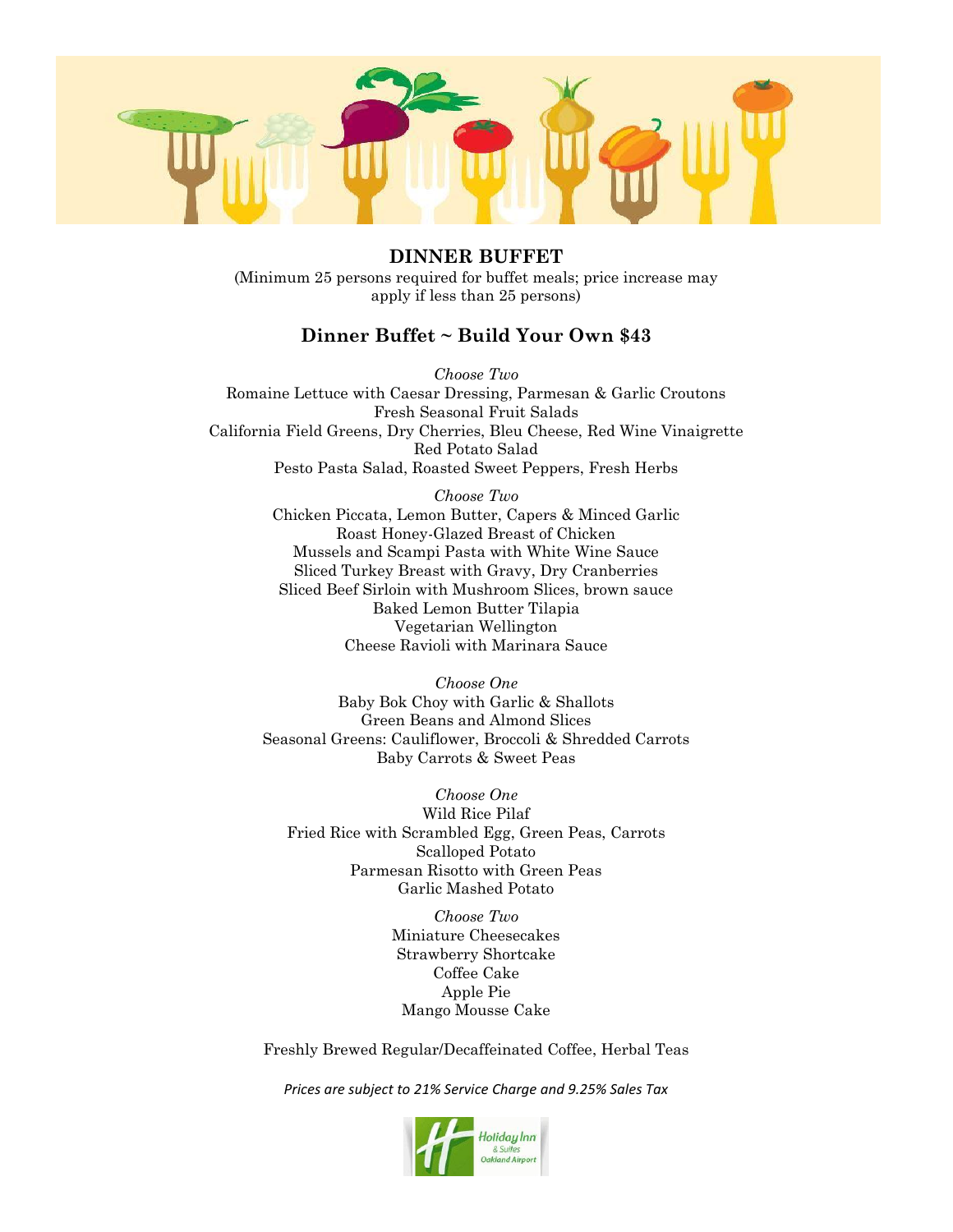

# **RECEPTION**

(*Minimum 25 pcs per item, Maximum Selections: 6*)

# Hot Hors D'oeuvres

Spinakopita with Spinach & Ricotta Cheese \$3.25 Asian Vegetable Spring Rolls with Sweet& Sour Sauce \$3.25 Buffalo Wings (Choice of BBQ or Hot Sauce) \$3.75 Skewer Coconut Shrimp with Thai Spicy Sauce \$3.75 Chicken *OR* Beef Sliders \$3.50 Vegetarian Mini Quiche \$3.25 Mini Crab Cakes \$3.75

# Cold Hors D'oeuvres

Smoked Salmon on Toast & Tartar Sauce \$3.50 Bruschetta with Roasted Peppers & Herbed Ricotta \$3.25 Avocado, Basil and Tomato Crostini \$3.25 Stuffed Deviled Eggs with Bacon Bits & Chives \$3.50 Scampi & Spinach on Garlic Toast \$3.50 Cucumber Rounds with Avocado Cream and Sprinkle of Paprika \$3.25 Prosciutto-Wrapped Cantaloupe \$3.75

# DISPLAY STATION

(*Per Person Price*)

International & Domestic Cheese/Cracker Tray & Berries \$8.25 Vegetable Crudite with Hummus & Guacamole Dips \$7.50

Assorted Sliced Fresh Fruits garnished with Berries \$7.25 Antipasto Platter with Salami & Rolled Deli Ham \$8.50 Tortilla Chips with choice of Two Dips \$6.50 Guacamole, Salsa, Cheese, Sour Cream, Hummus *ADD*: \$1 for each add'l Dip

Pizza Station: Assorted Pizzas – *Select Three* \$18 Pepperoni, Cheese, Vegetables, Chicken

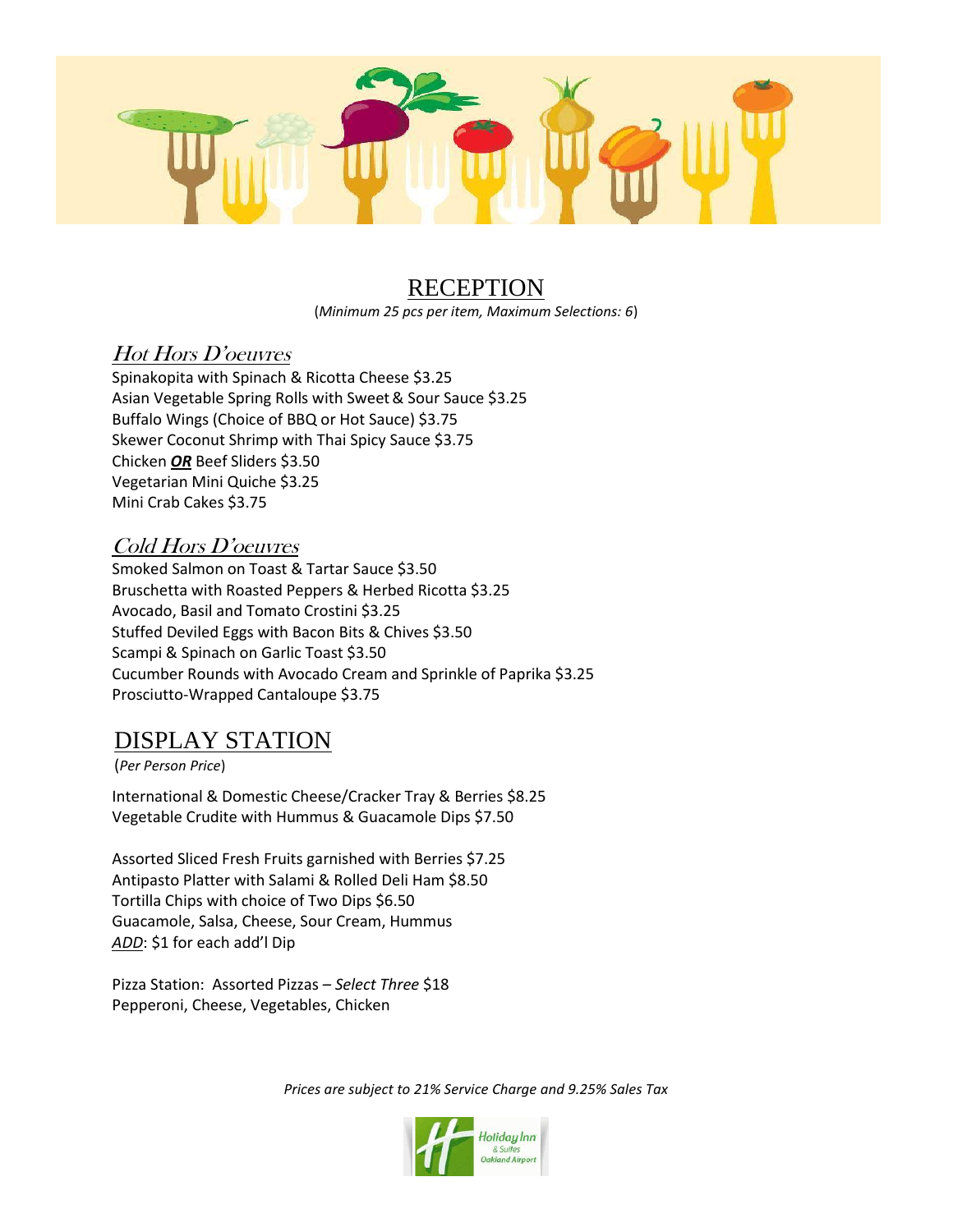

## **BAR PACKAGES**

*Unlimited Beverage Service Includes: Call or Premium Brands, Domestic and Imported Beers, Soft Drinks, Bottled Waters and Fruit Juices. \*Brand items are subject to change.*

First Hour **624/person** \$24/person \$31/person Second Hour  $$17/person$  \$24/person Third and each additional hour \$10/person \$17/person

Spirits Spirits Spirits Spirits Spirits Spirits Spirits Spirits Spirits Spirits Spirits Vodka, Gilbey's Vodka, Grey Goose Gin, Gilbey's Gin, Bombay Sapphire Rum, Cruzan **Rum, Bacardi** Tequila, Sauza Tequila, Patron Bourbon, Jim Bean **Bourbon, Jack Daniels** Bourbon, Jack Daniels Scotch, Smugglers Scotch, Johnny Walker Black Label

*Domestic & Imported Beers: Domestic & Imported Beers:* Budweiser, Bud Light, Miller Lite, Coors Light, Bud Light, Miller Lite, Michelob Ultra Corona Extra, Heineken Lager Blue Moon, Samuel

#### **~ NO HOST BAR ~ ~ HOST BAR~**

Call Brand \$8.50 Call Brand \$7.50 Premium Brands \$10.50 Premium Brand \$10.00 Domestic Beer \$5.50 Domestic Beer \$5.00 Imported Beer \$6.50 **Imported Beer \$6.00** California (House) Wine \$7.00 California (House) Wine \$6.00 Cordials \$8.50/Glass Cordials \$7.50 Soft Drinks \$3.50 Soft Drinks \$3.50 Bottled/Mineral Waters \$3.50 Bottled/Mineral Waters \$3.50 Fruit Juices \$3.50 Fruit Juices \$3.50

*CALL PREMIUM*

**Call Brand Includes: Premium Brand Includes:** Blended Whiskey, Jack Daniels Blended Whiskey, Seagram's 7

~~< >~~

A Bartender Fee of \$150 applies for first 3 hours; An overtime charge of \$55 applies to each additional hour The Hotel will provide one Bartender for every 100 guests

 $\sim$   $<$   $>$   $\sim$ 

The sale and service of alcoholic beverages are regulated by the State of California. As a Licensee, the Holiday Inn & Suites is responsible for the administration of the regulations. It is therefore a policy that alcoholic beverages may not be brought into the premises of the Holiday Inn & Suites, Oakland Airport.